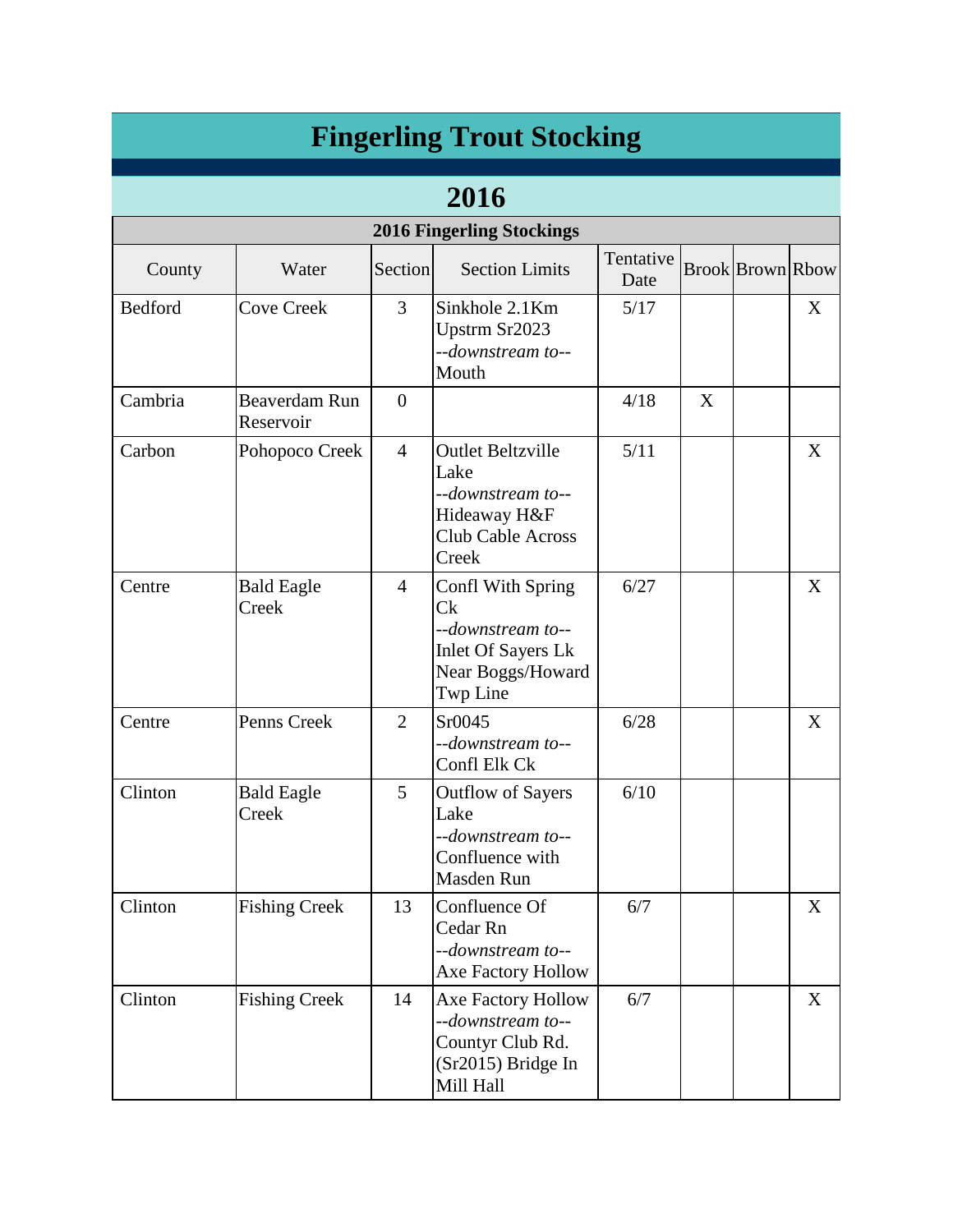| Elk                  | <b>Clarion River</b>             | $\mathbf{1}$     | Conf E Br & W Br<br><b>Clarion R At</b><br>Johnsonburg<br>--downstream to--<br>Main Street Bridge<br>In Ridgway | 5/25   | X |   |
|----------------------|----------------------------------|------------------|-----------------------------------------------------------------------------------------------------------------|--------|---|---|
| Elk                  | <b>Clarion River</b>             | $\overline{2}$   | Main Street Bridge<br>In Ridgway<br>--downstream to--<br>Ltl Toby Ck                                            | 5/16   | X |   |
| Elk                  | <b>Clarion River</b>             | 3                | Confluence Of Little<br>Toby Ck<br>--downstream to--<br>Confluence Of<br>Spring Ck                              | 5/16   | X |   |
| Fayette              | Youghiogheny<br>River            | $\overline{4}$   | Sr 0381 Brg At<br>Ohiopyle<br>--downstream to--<br>Mouth Indian Ck                                              | 5/26   | X | X |
| Fayette              | Youghiogheny<br>River            | 5                | Mouth Indian Ck<br>--downstream to--<br>Connellsville Dam                                                       | $5/26$ | X | X |
| Fayette,<br>Somerset | Youghiogheny<br>River            | $\overline{2}$   | <b>Mouth Casselman R</b><br>--downstream to--<br>Mouth Ramcat Rn                                                | 5/27   | X | X |
| Fayette,<br>Somerset | Youghiogheny<br>River            | 3                | Mouth Ramcat Rn<br>--downstream to--<br>Sr 0381 Brg At<br>Ohiopyle                                              | 5/27   | X | X |
| Fayette,<br>Somerset | Youghiogheny<br>River            | 3                | Mouth Ramcat Rn<br>--downstream to--<br>Sr 0381 Brg At<br>Ohiopyle                                              | 10/3   |   | X |
| Mifflin              | <b>Laurel Creek</b><br>Reservoir | $\boldsymbol{0}$ |                                                                                                                 | $5/24$ | X |   |
| Pike                 | Lackawaxen<br>River              | $\overline{4}$   | T-458 Bridge<br>(Kimbles Road)<br>--downstream to--<br>Sr1003 Bridge<br>(Rowland Road)                          | 5/19   |   | X |
| Pike                 | Lake<br>Wallenpaupack            | $\overline{0}$   |                                                                                                                 | 5/19   | X |   |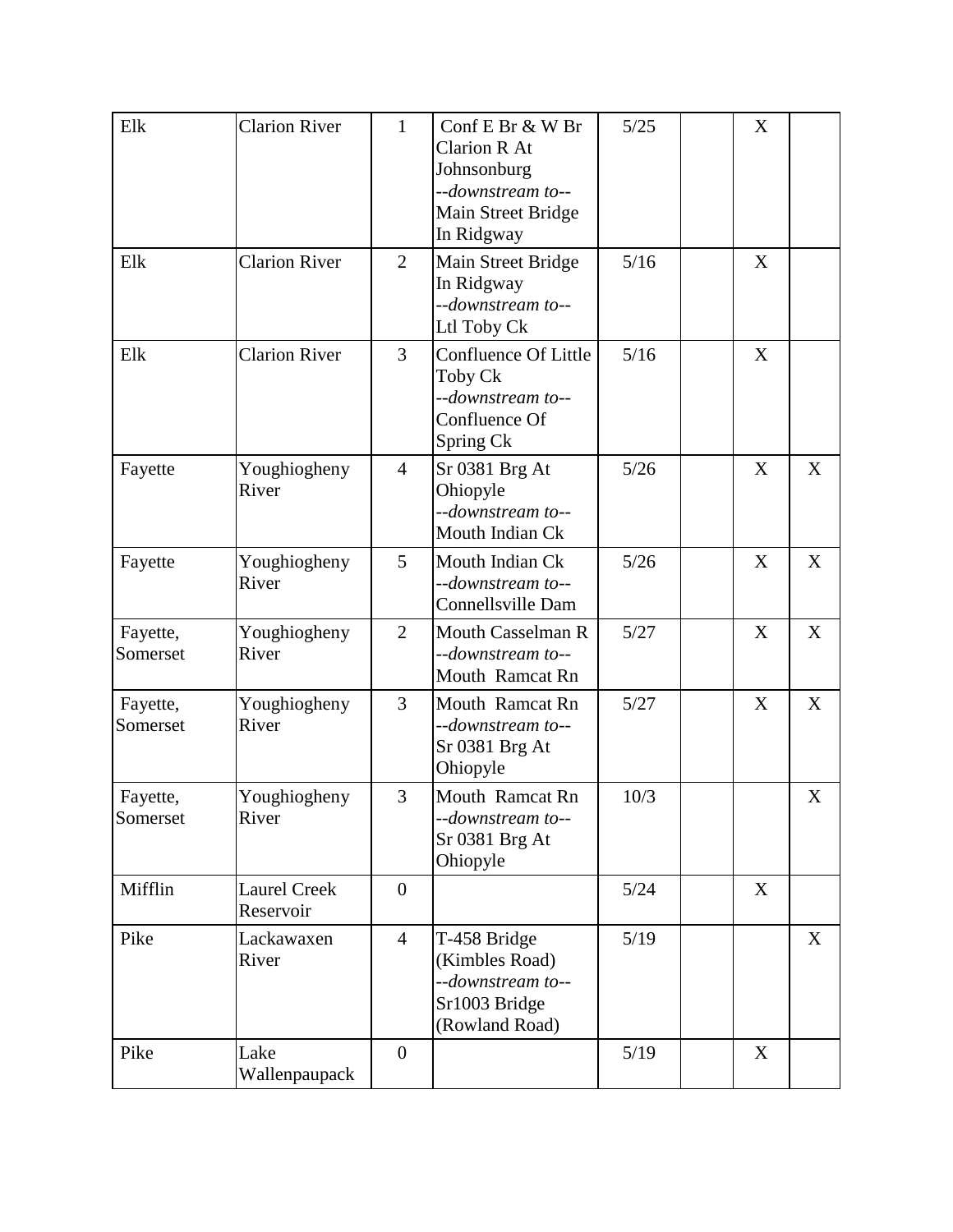| Schuylkill              | Schuylkill River         | $\mathbf{1}$     | Headwaters<br>--downstream to--<br>T-837 Landingville                                | 6/1    |   | X           |   |
|-------------------------|--------------------------|------------------|--------------------------------------------------------------------------------------|--------|---|-------------|---|
| Somerset                | <b>Bens Creek</b>        | $\mathbf{1}$     | Conf Of N And S<br>Fks Bens Ck<br>--downstream to--<br>Mouth                         | 5/2    |   | $\mathbf X$ |   |
| Somerset                | Quemahoning<br>Creek     | $\overline{4}$   | Quemahoning Res<br>Outflow<br>--downstream to--<br>Mouth                             | 5/2    |   | X           | X |
| Somerset                | Quemahoning<br>Reservoir | $\overline{0}$   |                                                                                      | 3/29   |   |             | X |
| Somerset                | Stonycreek<br>River      | 3                | T565 Bdg<br>--downstream to--<br>Mouth Of Wells Ck<br>Sr 1008                        | 4/1    |   | X           | X |
| Somerset                | Stonycreek<br>River      | $\overline{4}$   | Mouth Of Wells Ck<br>Sr 1008<br>--downstream to--<br>Mouth Of Oven Rn<br>Off Sr 0403 | 4/1    |   | X           | X |
| Warren                  | Allegheny<br>Reservoir   | $\overline{0}$   |                                                                                      | 3/28   | X |             |   |
| Warren                  | Allegheny<br>Reservoir   | $\boldsymbol{0}$ |                                                                                      | $5/31$ |   | X           |   |
| Warren                  | Allegheny<br>Reservoir   | $\overline{0}$   |                                                                                      | 6/1    |   |             | X |
| Warren                  | Allegheny River          | $\overline{7}$   | Kinzua Dam<br>--downstream to--<br>Conf Of Conewango<br>Ck                           | $5/20$ |   |             | X |
| Warren                  | Allegheny River          | $\overline{7}$   | Kinzua Dam<br>--downstream to--<br>Conf Of Conewango<br>Ck                           | 6/15   |   | X           |   |
| Warren                  | Allegheny River          | $\tau$           | Kinzua Dam<br>--downstream to--<br>Conf Of Conewango<br>Ck                           | 10/5   |   |             | X |
| Westmoreland Mill Creek |                          | $\overline{2}$   | 170 M Upst Of<br>Bridge On Mill Rd                                                   | $5/18$ |   | X           |   |